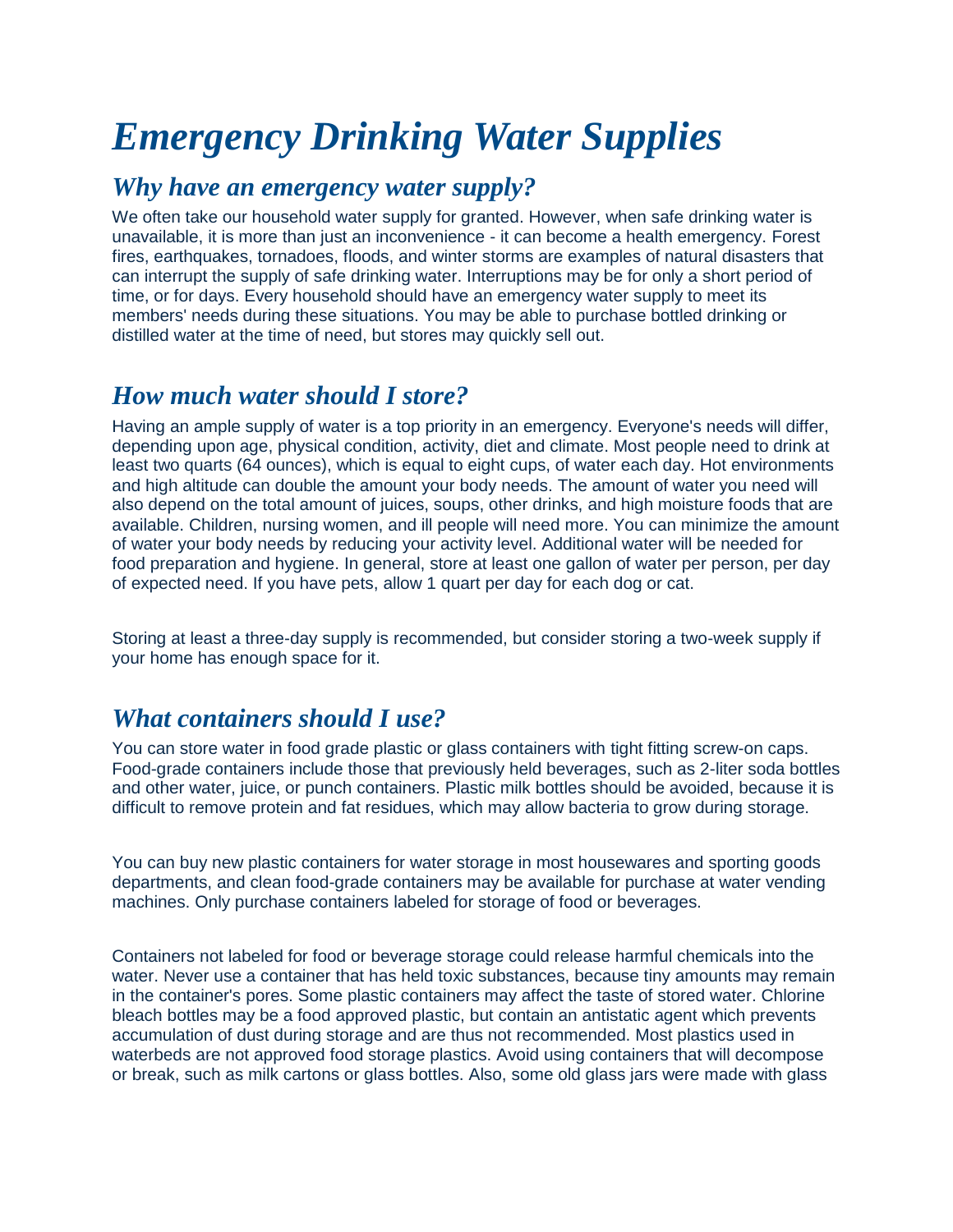that contains lead, and unacceptable amounts of lead can leach into water stored in them even for short periods.

#### *How should I prepare the containers?*

Wash the containers and lids thoroughly with hot tap water and dish detergent. Rinse thoroughly with hot tap water.

#### *Can I store my tap water?*

#### *Municipal Water Supply*

Flagstaff Municipal water supply is suitable for storing in case of an emergency. Municipal water supplies are any tap water that is delivered by the city; not from a private well. Water from the public water supply is regulated by the Environmental Protection Agency (EPA) and the Arizona Department of Environmental Quality. EPA and the State of Arizona require that all public water suppliers regularly test for bacteria and deliver water that meets EPA drinking water standards. While you can expect that water from a public water supply will be safe, remember that the container used to collect and store the water must also be clean.

#### *Vended Water Supply*

Water vending machines are systems where customers fill their own containers with water that has been treated in some way. Vended water is regulated by the Food and Drug Administration (FDA). Since FDA requires that water for vending machines come from an approved public water supply, the assumption is that the water meets EPA drinking water standards. The vending machine normally provides additional treatment to that done by the municipality. However, the machine must be kept clean, and the treatment equipment must be properly maintained, in order for the vended water to be good quality. Additionally, the container used to collect and store the water must be clean, as anything remaining in the container after cleaning could result in bacterial contamination.

### *Should I boil the water before storing it?*

Boiling the water before storage is not recommended. Your tap water is already treated with chlorine at the water treatment plant and is safe to store for up to six months in the proper containers.

### *What if I have a water treatment device?*

If you are on a municipal water system, water from a properly installed and maintained treatment system may be stored for emergency use. It should be treated the same as untreated tap water from a municipal supply. An improperly maintained water treatment system may actually make the water quality worse, by adding contaminants back into it instead of removing them.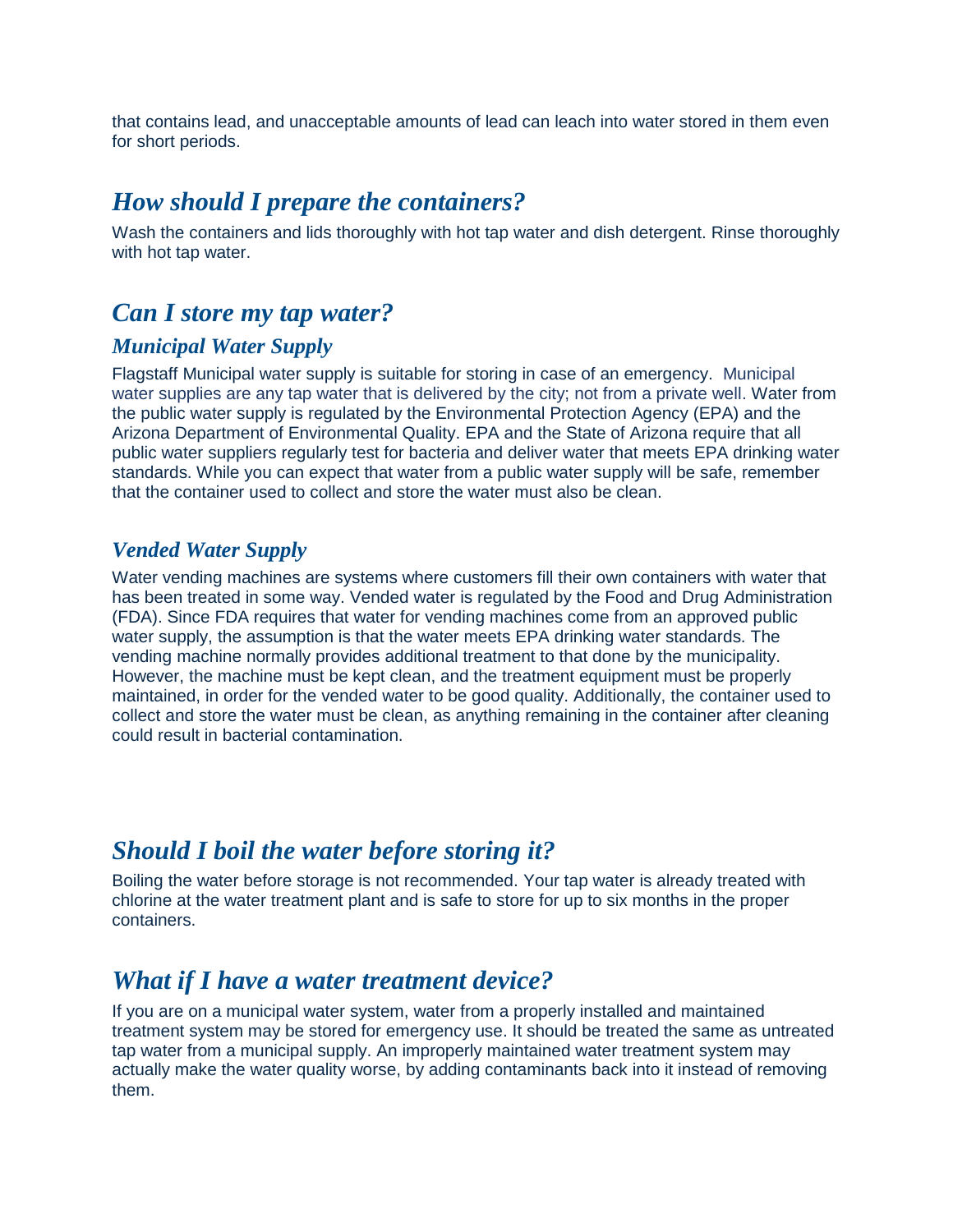# *How should I treat the water for storage?*

Be sure that the water you are treating is drinking-quality water to begin with. To treat water for storage, use liquid household chlorine bleach that contains 5.25 percent sodium hypochlorite. Do not use bleach with soaps or scents added. Add the bleach according to the table below, using a clean, uncontaminated medicine dropper.

- $\geq 4$  drops bleach per quart or liter container of water
- $\geq$  8 drops bleach per 2-quart, 2-liter, or  $\frac{1}{2}$  gallon container of water
- $\geq$  16 drops bleach, or 1/4 teaspoon, per gallon or 4-liter container of water

When treating larger quantities of water, use the following table to convert drops to standard measuring units.

- $\geq 8$  drops = 1/8 teaspoon
- $\geq$  16 drops = 1/4 teaspoon
- $\geq$  32 drops =  $\frac{1}{2}$  teaspoon
- $\geq 64$  drops = 1 teaspoon
- $\geq$  192 drops = 1 Tablespoon
- $\geq$  384 drops = 1/8 cup which is equal to 2 Tablespoons

Stir the water and allow it to stand for 30 minutes. Chlorine should be detectable by odor after the 30 minute waiting period. If the water does not smell like chlorine at that point, repeat the dose and let it stand another 15 minutes. Place caps on containers and attach labels describing the contents and when each was prepared.

Water stored in metal containers should not be treated, prior to storage, with chlorine since the chlorine compound is corrosive to most metals. Therefore, only very pure water should be stored in metal containers.

# *Where should I store the water and for how long?*

Store containers in a cool, dry place away from direct sunlight. Because most plastic beverage containers degrade over time, store them away from heat and light to prevent leakage. Because hydrocarbon vapors can penetrate polyethylene plastics, store water in plastic containers away from gasoline, kerosene, pesticides, or similar substances.

Water weighs over 8 pounds per gallon. Make sure the shelves or area in which you store the water is strong enough to support the weight. For best quality, replace water stored from a public, or vended water supply every six months. For commercially bottled distilled or drinking water, check the label for an expiration date. If none is given, bottled water with the IBWA or NSF seal should have a shelf-life of at least one year. To improve the taste of water stored for a long time, pour it from one clean container to another clean container several times, to put air back into it.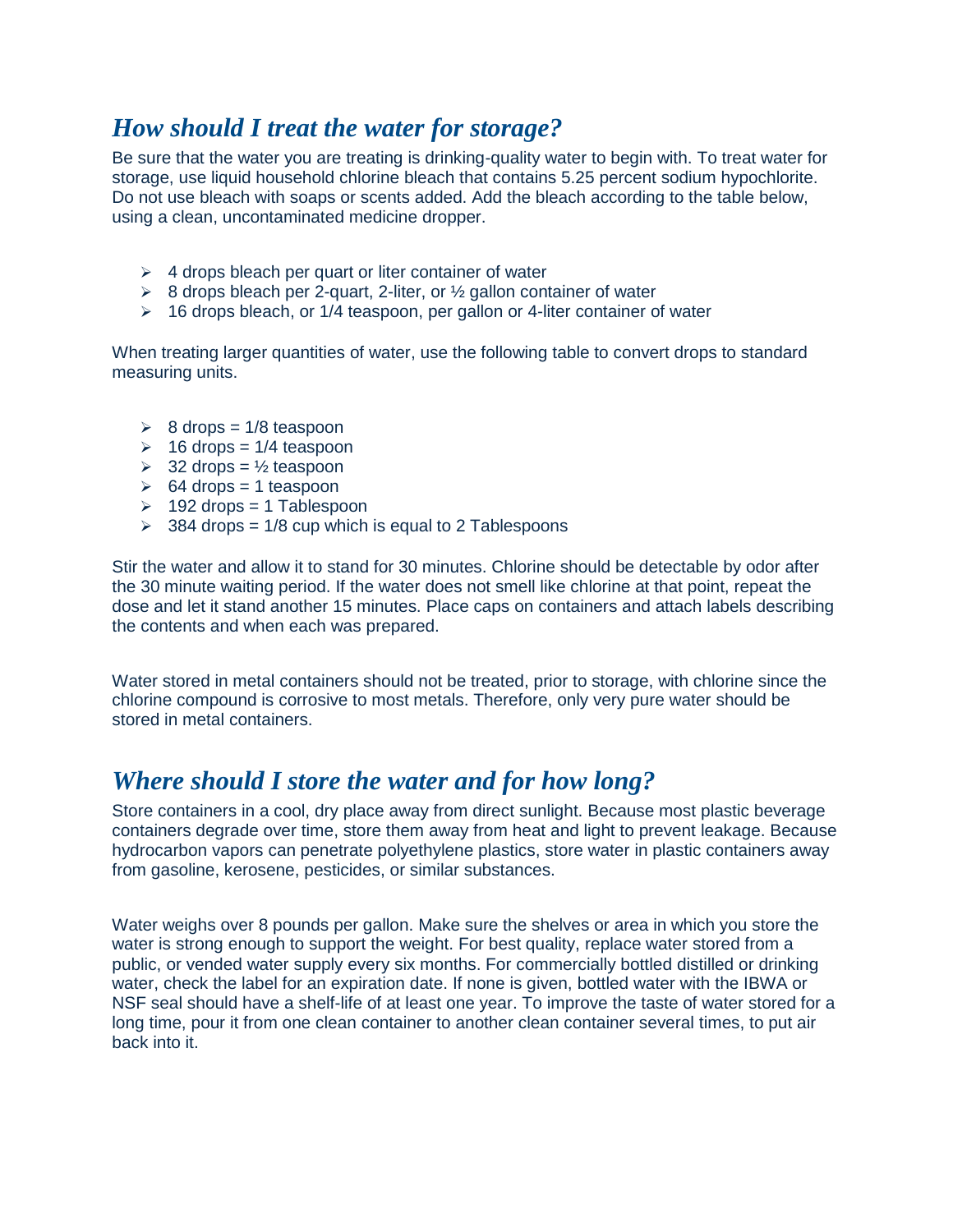You can also store water for an extended period of time in the freezer. If you lose electricity, the frozen water will help keep foods in the freezer frozen until power is restored. Leave 2 to 3 inches of air space in the top of containers before freezing, to keep the container from breaking as water expands during freezing. Some glass containers may break regardless of the air space provided.

## *How do I keep water in opened containers safe?*

Do not use water that is cloudy, or water that has any odor other than the chlorine you added. Once opened, sanitary measures are important when using the water to keep it safe and to control exposure to bacteria. To reduce the chance of water contamination, do not open more containers than are needed at the time. If electrical power is available, store opened containers in a refrigerator at or below 40 degrees Fahrenheit. If refrigeration is not available and containers are stored at room temperature, be extra careful to avoid introducing bacterial contamination into the bottled water. Use water in opened containers within one or two days.

What if I don't have enough stored water, and run out when I need it? If supplies run low, never ration drinking water. Drink the amount you need today, and try to find more for tomorrow. You can minimize the amount of water your body needs by reducing your activity level.

#### *Hidden Water Sources in Your Home*

If a disaster catches you without a big enough stored supply of clean water, you can use the water in your hot-water tank, pipes, and ice cubes. As a last resort, you can use water in the reservoir tank of your toilet (not the bowl).

Do you know the location of your incoming water valve? You'll need to shut it off to stop contaminated water from entering your home if you hear reports of broken water or sewage lines, or a failure at the water treatment plant. Click Here for instruction on how to shut off your water.

To use the water in your pipes, shut off the incoming water valve. Let air into the plumbing by turning on the faucet in your house at the highest level. A small amount of water will trickle out. Then obtain water from the lowest faucet in the house.

To use the water in your hot-water tank, be sure that plumbing fixtures and the water heater are not submerged by flood. Turn the electricity or gas off, and turn off the water intake valve. Start the water flowing by opening the drain at the bottom of the tank and turning on a hot-water faucet. Do not turn on the gas or electricity when the tank is empty.

Waterbeds hold up to 400 gallons of water, but some water beds contain toxic chemicals that are not fully removed by purifiers. If used as an emergency water resource, drain it yearly and refill it with fresh water containing two (2) ounces (1/4 cup) of bleach per 120 gallons of water. Do not add algaecides or other additives (with the exception of chlorine bleach) if this water is to be used as a water reserve. Before use, water should be boiled.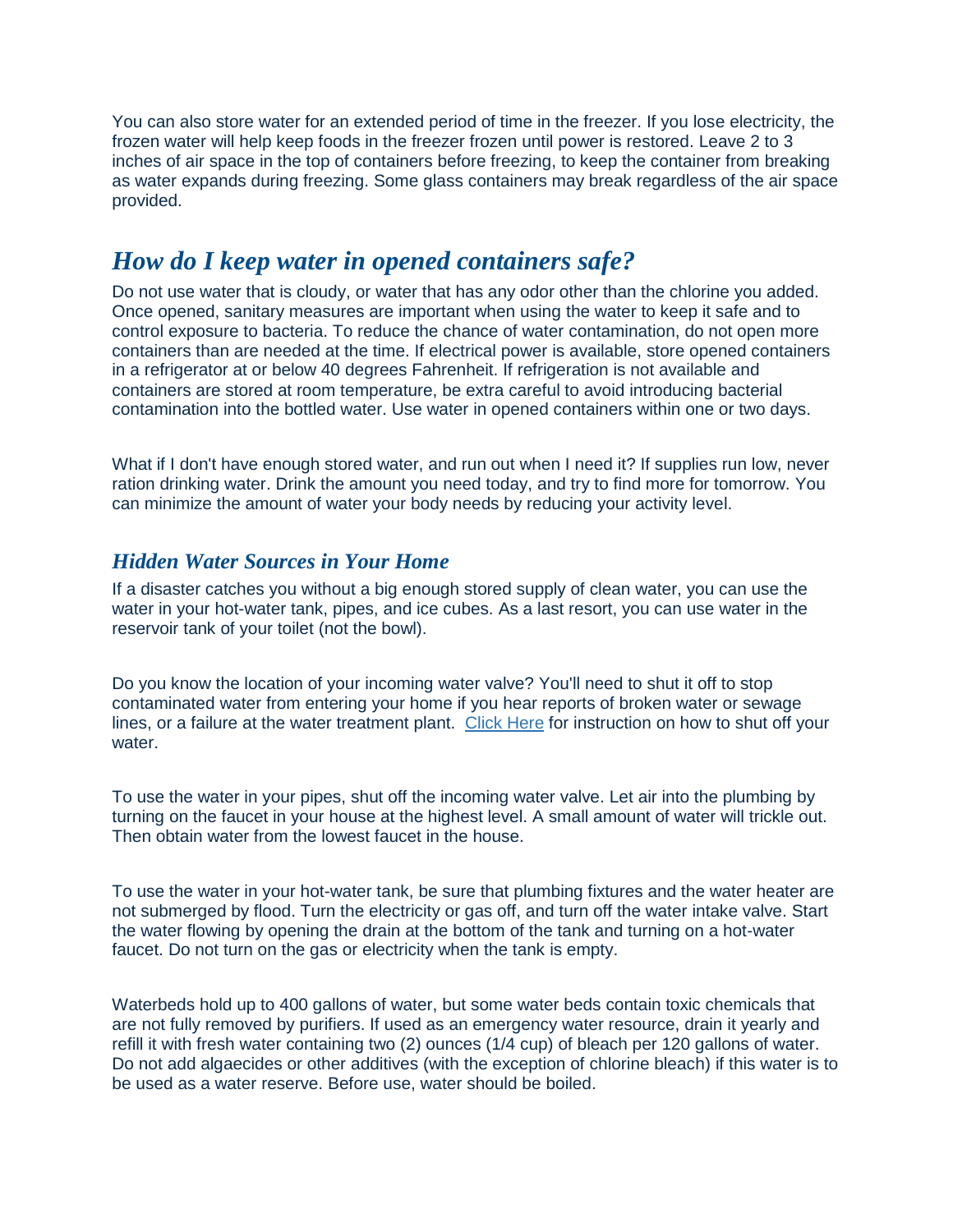#### *Other Sources of Water*

If you need to find water outside your home, sources may contain harmful bacteria. Be sure to purify the water according to the instructions listed below before drinking it.

Some possible sources are: collected rainwater; streams, rivers and other moving bodies of water; ponds and lakes; and natural springs. Avoid water with floating material, an odor or dark color. You should not drink floodwater.

#### *Three Ways to Purify Water*

In addition to having a bad odor and taste, contaminated water can contain microorganisms that cause diseases such as dysentery, typhoid and hepatitis. You should purify all water of uncertain purity before using it for drinking, food preparation or hygiene.

There are many ways to purify water. None is perfect. Often the best solution is a combination of methods. Two easy purification methods are outlined below. These measures will kill most microbes but will not remove other contaminants such as heavy metals, salts and most other chemicals. Before purifying, let any suspended particles settle to the bottom, or strain them through layers of paper towel, coffee filter, or clean cloth.

1. Boiling: Boiling is the safest method of purifying water. Bring water to a rolling boil for 3-5 minutes, keeping in mind that some water will evaporate. Let the water cool before drinking. Boiled water will taste better if you put oxygen back into it by pouring the water back and forth between two clean containers. This will also improve the taste of stored water.

2. Disinfection You can use household liquid bleach to kill microorganisms. Use only regular household liquid bleach that contains 5.25 percent sodium hypochlorite. Do not use scented bleaches, color-safe bleaches, or bleaches with added cleaners.

Add 16 drops of bleach per gallon of water, stir and let stand for 30 minutes. If the water does not have a slight bleach odor, repeat the dosage and let stand another 15 minutes.

The only agent used to purify water should be household liquid bleach. Iodine, water treatment products sold in camping or surplus stores, and other chemicals that do not contain 5.25 percent sodium hypochlorite as the only active ingredient, are not recommended and should not be used.

While the two methods described above will kill most microbes in water, distillation will remove microbes that resist these methods, and heavy metals, salts and most other chemicals.

3. Distillation: Distillation involves boiling water and then collecting the vapor that condenses back to water. The condensed vapor will not include salt and other impurities. To distill, use a clean pot with a lid that has a knob-type handle in the center. Fill the pot halfway with water. Turn the pot's lid upside-down and tie a cup under the handle, so that the cup will hang right